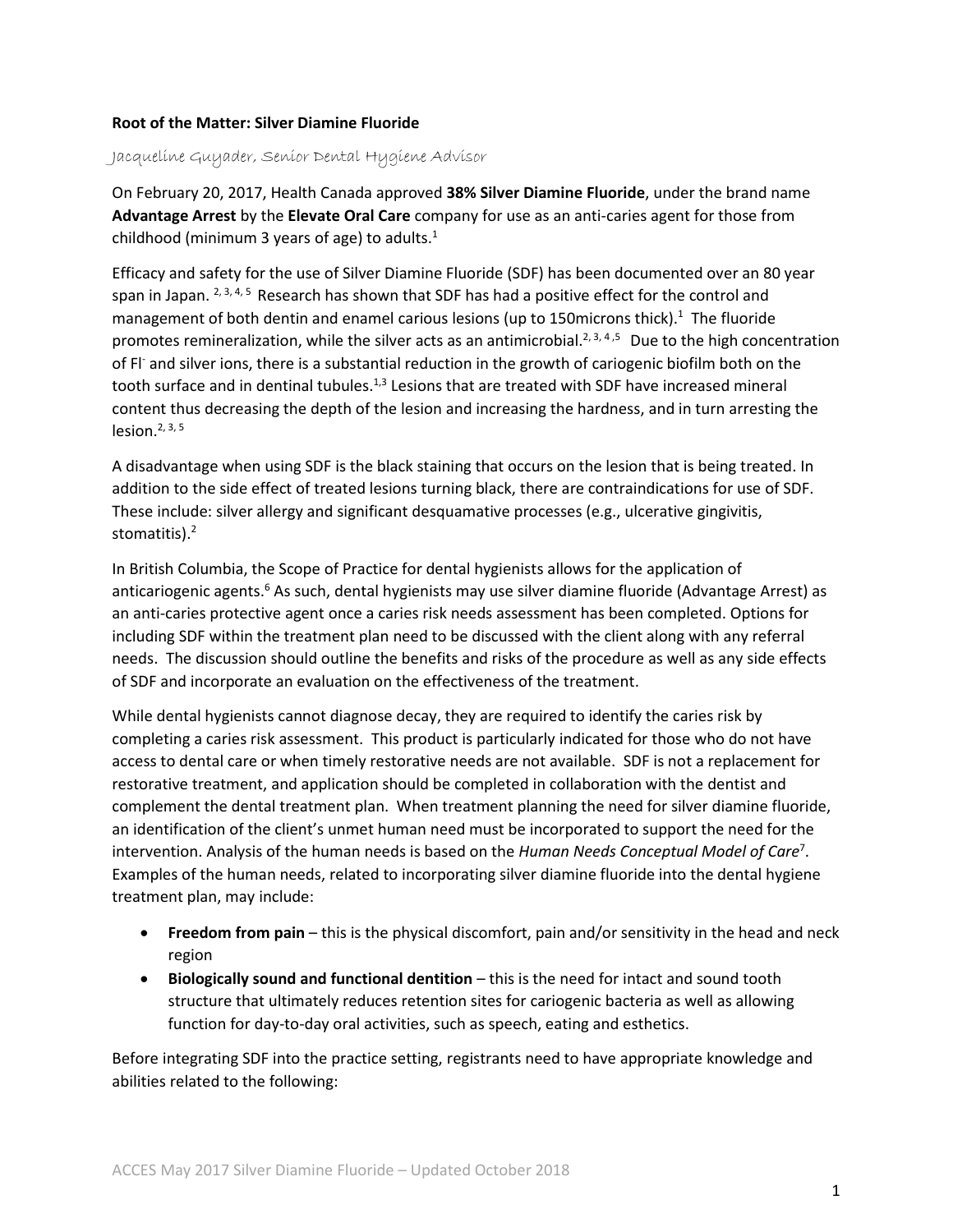- Rationale for application (adapted from the *Journal of the California Dental Association*) 2
	- o those without access to dental care.
	- o extreme caries risk (xerostomia, severe early childhood caries);
	- o treatment challenged by behavioral or medical management;
	- $\circ$  client with carious lesions that cannot be treated in one visit as guided by the dentist's treatment plan;
	- $\circ$  difficult to treat lesions (as guided by the dentist's treatment plan);
- Tooth selection
- Informed consent including communications for the benefits and risks
- Application technique including protective barriers for clinician and client
- Understanding maximum dose per age
- Understanding contraindications for use
- Application for use as guided by the CDHBC Scope of Practice

As with all products being introduced into the dental hygiene practice setting, it is the registrants' responsibility to understand side effects and or contraindications for the use of the product. For example, this risk of temporary staining of mucosal tissue, and or soft dentin, as well as not applying if the client has ulcerative gingivitis and or stomatitis or an allergy to silver just to name a few. The material safety data sheet (MDSD) should be reviewed and kept on file. As well, infection and prevention and control protocols are required during the application of this anticariogenic product.

As a health care professional, a collaborative approach with the dentist is expected to ensure the overall oral health needs of the client are being met. Once SDF has been applied for the purpose of arresting a carious lesion, a referral to a dentist is required to ensure definitive restorative needs are addressed. Permanent restorative care may be required to maintain the integrity of the tooth to prevent any further breakdown, to enhance function or to improve esthetics.

As guided through the CDHBC Practice Standards, documentation is required for aspects of the assessment, diagnosis, planning, implementation and evaluation (ADPE) related to SDF. This includes the caries risk assessment, treatment planning and informed consent, application, post-operative instructions and any referrals made.

## **References:**

- 1. Government of Canada [Internet]. Canada. Health Canada: Licensed Natural Health Products Database; 2017 January 20 (cited 2017 Feb 21); Available From: [https://health](https://health-products.canada.ca/lnhpd-bdpsnh/info.do?licence=80075746)[products.canada.ca/lnhpd-bdpsnh/info.do?licence=80075746](https://health-products.canada.ca/lnhpd-bdpsnh/info.do?licence=80075746)
- 2. Horst, J., Ellenikietis, H., USCF Silver Caries Arrest Committee, Milgrom, P. UCSF Protocol for Caries Arrest Using Silver Diamine Fluoride: Rationale, Indications and Consent. *Journal of the California Dental Association* 2016. January; 44(1):16-28. Available From: <https://www.ncbi.nlm.nih.gov/pmc/articles/PMC4778976/>
- 3. Chen, A., Cho, M., Kichler, S., Lam, J., Laique, A., Sultan, S. Silver Diamine Fluoride: An Alternative to Topical Fluorides. *Journal of the Canadian Dental Association.* 2012. April; 20(10): 1-14. Available From: [https://www.dentistry.utoronto.ca/system/files/group7\\_ebmreport2012.pdf](https://www.dentistry.utoronto.ca/system/files/group7_ebmreport2012.pdf)